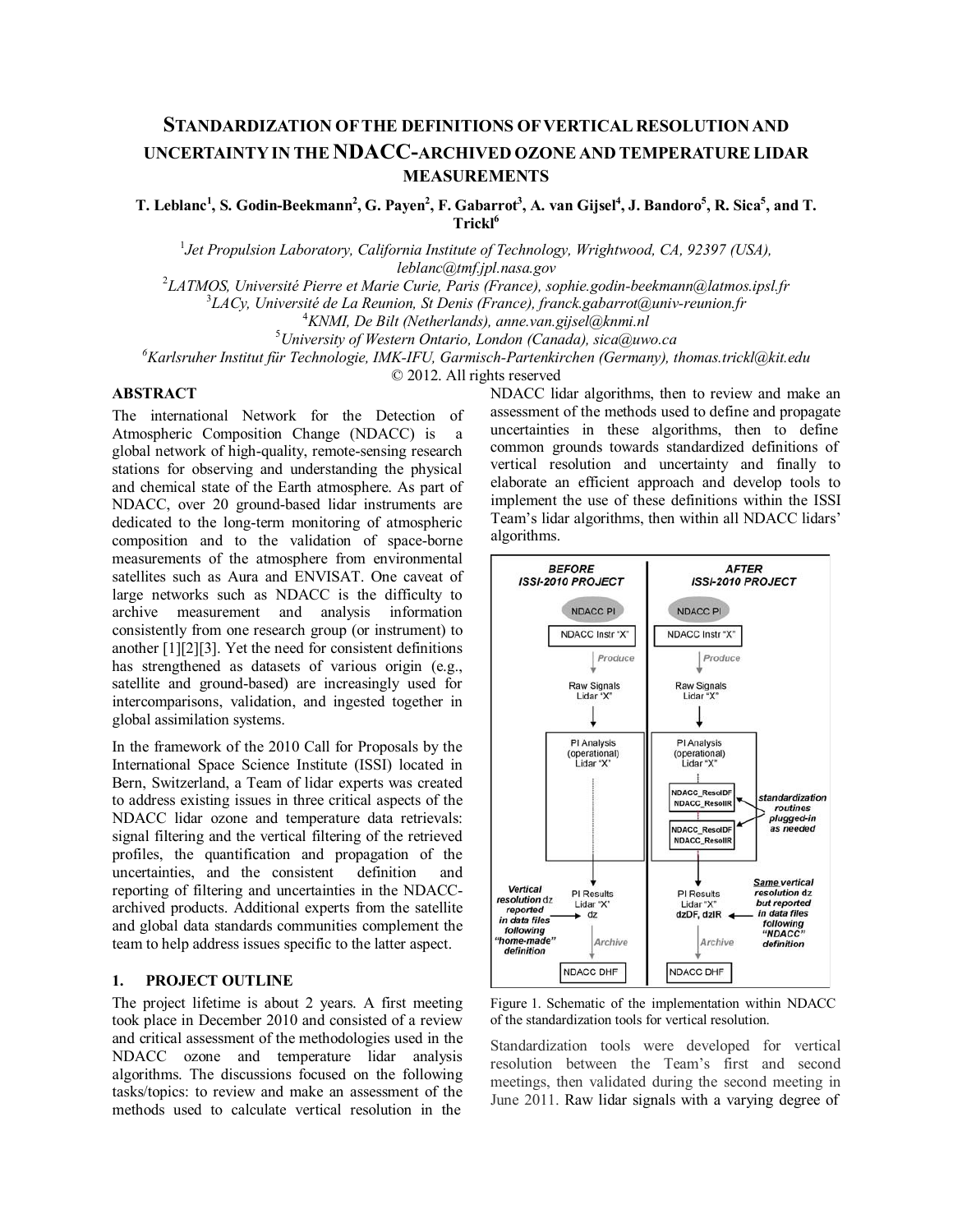noise and interference were simulated, then analyzed by each lidar representative. The results from the analysis were compared to the original profiles used to simulate the signals. First, the consistency of all the forward/reverse algorithms was checked. Then the standardization tools were "plugged-in" each data processing software, and the output vertical resolution and the theoretical NDACC definitions were compared for each software. A schematic of the implementation concept is given in **figure 1**.

During the final year of the Project, tools similar to those developed for vertical resolution will be developed for the definition and reporting of uncertainty. A third (last) ISSI Team meeting is scheduled for September 2012, during which a Technical Report will be elaborated. This report will be used as a Reference Guide by NDACC lidar data providers, and by data users within both the NDACC and satellite communities.

## **2. PROJECT RESULTS TO DATE**

#### **2.1 NDACC-lidar Standardized Definitions of Vertical Resolution**

The formulation of standardized definitions for vertical resolution adopted by the ISSI team is based on the universality of these definitions, and on the practicality of their implementation within the NDACC lidar community. Two definitions widely used among the atmospheric science community were selected: one definition is based on the cut-off frequency of digital filters (later referred to as "DF-based"), and another definition is based on the full-width at half-maximum (FWHM) of a finite impulse response (later referred to as "IR-based"). **Figures 2 and 3** summarize for each definition respectively, the procedure that leads from the action of vertically filtering the lidar signals or products to the action of reporting the corresponding vertical resolution in the NDACC lidar data files.

In the case of DF-based definition (**figure 2**), a Laplace Transform (FFT) is applied to the filter coefficients to obtain the filter's transfer function (for differentiation filters, the transfer function is additionally divided by the frequency). The filter's cut-off frequency, which corresponds to a transfer function amplitude of 0.5, is identified, and vertical resolution is then given by the product of the sampling resolution by the inverse of this cut-off frequency (in the normalized frequency domain using a Nyquist frequency of 0.5) [4].

In the case of IR-based definition (**figure 3**), a Delta Function (Dirac) is convolved with the filter coefficients to obtain the impulse response function (for differential filters, the Delta function is replaced by the Heaviside step function). Vertical resolution is then

given by the product of the sampling resolution by the full-width at half-maximum of the response (in number of sampling bins).



Figure 2. Procedure that leads from the action of vertically filtering the lidar signals or products to the action of reporting the corresponding standardized vertical resolution (DF-based definition) in the NDACC lidar data files.

#### **2.2 Standardization Tools for Vertical Resolution**

Easy-to-use plug-in routines have been developed to ensure a smooth implementation. The routines, called *NDACC\_ResolDF* and *NDACC\_ResolIR* for the DFbased and IR-based definitions respectively, were written in three programming languages: IDL, MATLAB, and FORTRAN. A PYTHON version is under consideration. The routines are flexible enough to be inserted anywhere in the flow of individual NDACC PIs' data processing softwares, and can be plugged-in multiple times if necessary. The set of coefficients of a smoothing or differentiation filter at a given altitude is input to the subroutine. The vertical resolution at this altitude, following one of the standardized definitions, is output from the subroutine and can be reported as is in the NDACC-archived data files. In the case of multiple instances and DF-based definition, the transfer function output from the routine after its first call is input during its second call, where it is multiplied by the transfer function associated with the second filter.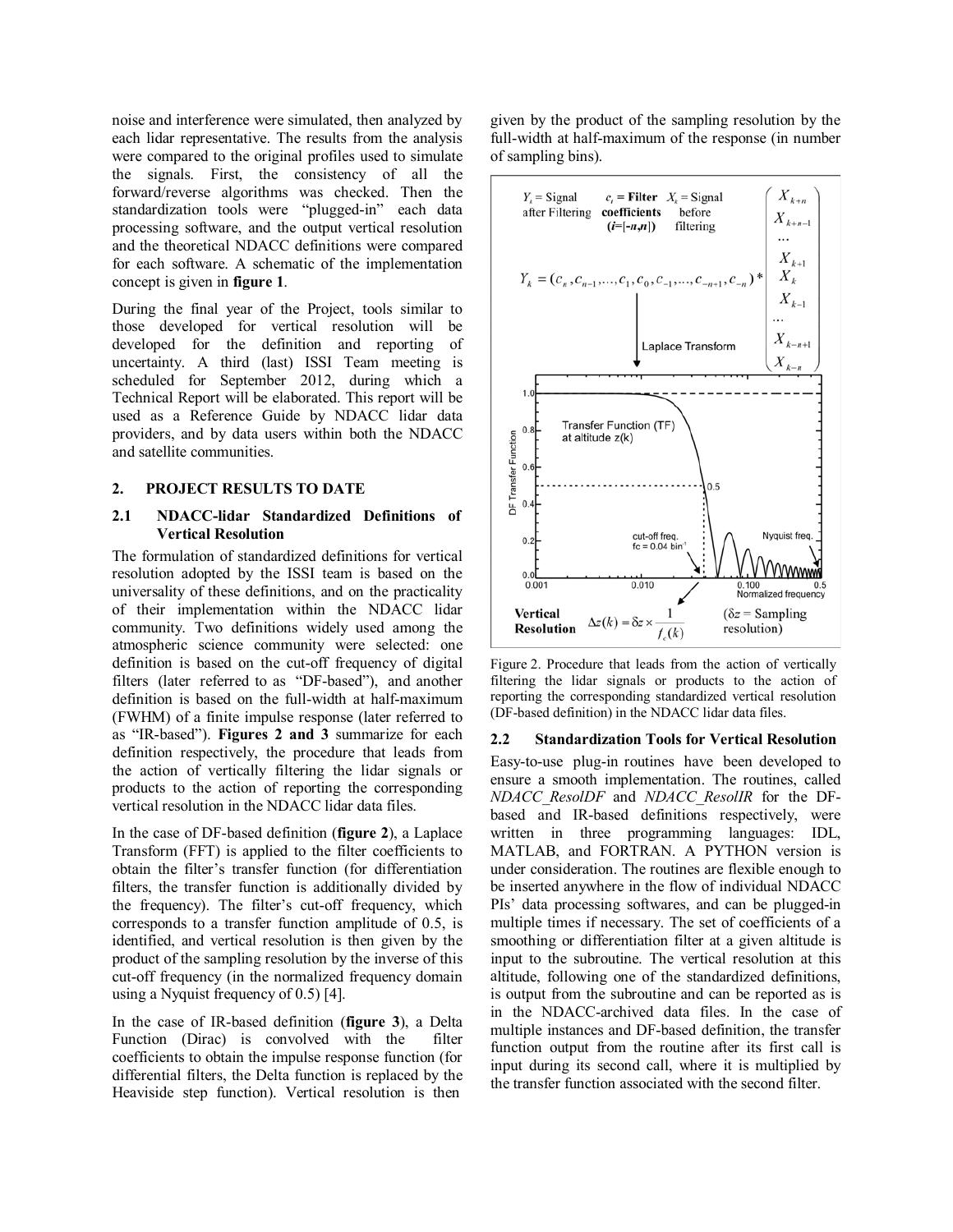

Figure 3. Same as figure 2, but for the IR-based definition.

Vertical resolution is thus recalculated taking into account two calls to the routine, not just one. This procedure is repeated each time the signal or product is being affected by smoothing or differentiation. In the case of the IR-based definition, the impulse response is propagated by successively outputting and inputting it to the routine, call after call.

The standardization tools were validated using simulated lidar signals [5]. Five lidar groups contributed to the validation efforts, which correspond to 11 different NDACC lidar products. Three examples are presented in figures 4-6. The grey solid curve in figure 4 shows the transfer function calculated from the ratio of the FFT of the filtered to unfiltered temperature profiles retrieved by the data processing software of the stratospheric ozone lidar at Mauna Loa, Hawaii. The black dashed curve shows the theoretical transfer function directly calculated from the filter coefficients and output by the routine *NDACC\_ResolDF*. The two curves match very well which indicates that the vertical resolution reported by this data processing software using the DF-based definition is compliant with the NDACC standardized definition. Another example using the DF-based definition is shown in Figure 5 for the tropospheric ozone lidar at Reunion Island. Finally, an example for the standardization tool following the IR-based definition (*NDACC\_ResolIR*) is given in Figure 6 (stratospheric ozone lidar in Lauder, NZ).



Figure 4. Theoretical and actual transfer functions compared for the JPL-Mauna Loa lidar temperature data processing software during the validation phase of the vertical resolution standardization tool *NDACC\_ResolDF*.



Figure 5. Same as figure 4, but using the data processing software of the tropospheric ozone lidar in Reunion Island.



Figure 6. Same as figure 5, but for the IR-based definition, and for the stratospheric ozone lidar in Lauder, NZ.